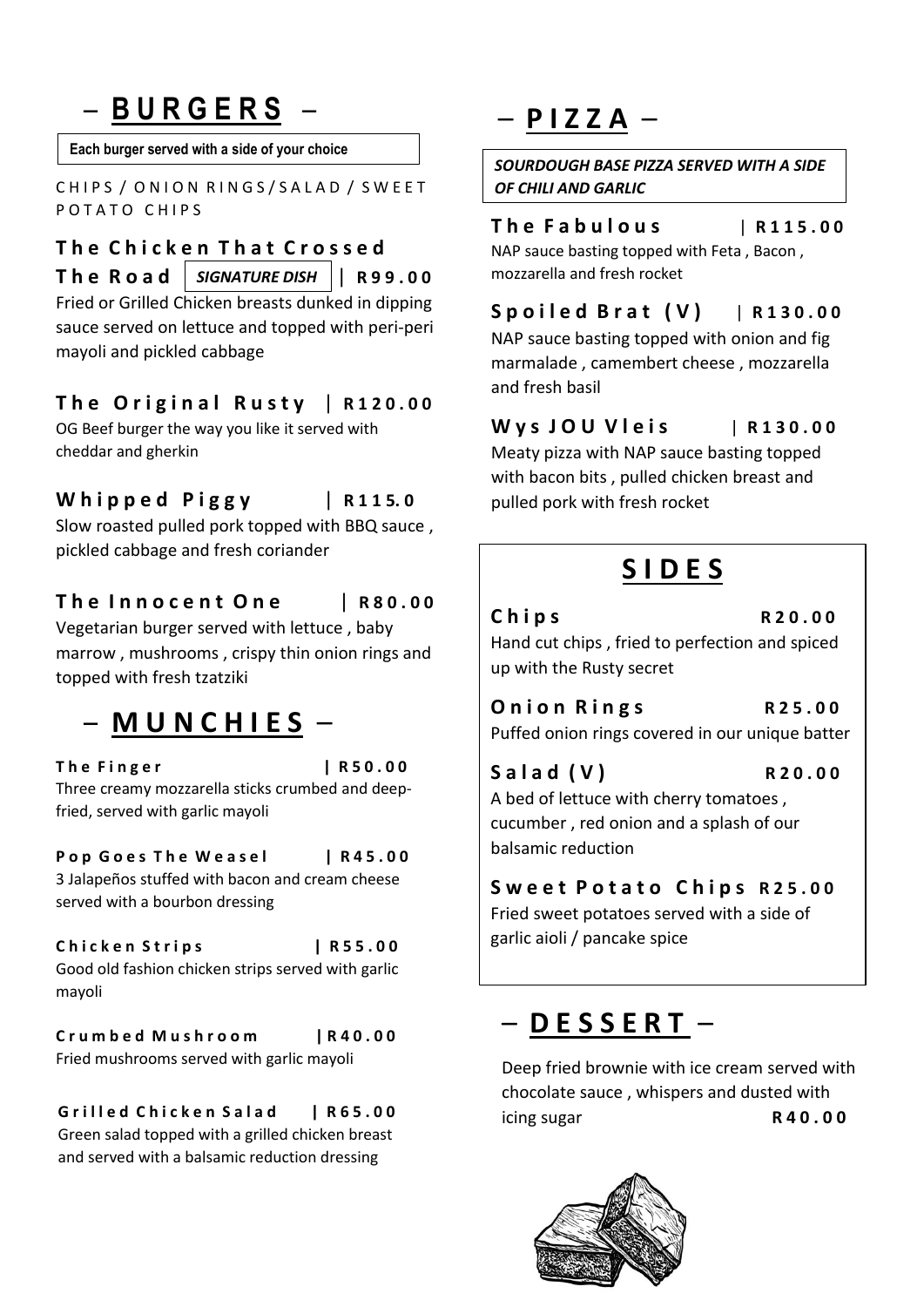# – **B R E A K F A S T** –

#### **M i n i P l a a s h u i s | R 5 0 . 0 0**

A slice of sourdough toast served with a portion of bacon , cherry tomatoes , mushrooms and two eggs

#### **E n g l i s h B e n e d i c t | R 6 0 . 0 0**

English Muffin served with two poached eggs topped with Hollandaise sauce and fennel

#### **Y o g u r t B o w l | R 5 0 . 0 0**

Homemade granola served with seasonal fruit , yogurt and Honey





# – **R E D W I N E** –

| <b>DURBANVILLE HILLS</b> |            |
|--------------------------|------------|
| Merlot                   | R55   R240 |
| Pinotage                 | R55   R230 |
| <b>DIEMERSFONTEIN</b>    |            |
| Harlequin                | R45   R190 |
|                          |            |
| $-$ WHITE WINE           |            |
|                          |            |
|                          |            |

#### **D U R B A N V I L L E H I L L S**

| Sauv Blanc | R50   R199 |
|------------|------------|
| Chardonnay | R50   R199 |

**D I E M E R S F O N T E I N**

 $S$  a u v B l a n c **R 5 0 | R 199** C h e n i n B l a n c **R 4 5 | R 1 7 5**

– **R O S E** –

**D U R B A N V I L L E H I L L S** R o s e **R 5 0 | R 1 9 5**

– **S P A R K L I N G W I N E** – Durban ville Hills

b o t t l e **| R 2 7 5**

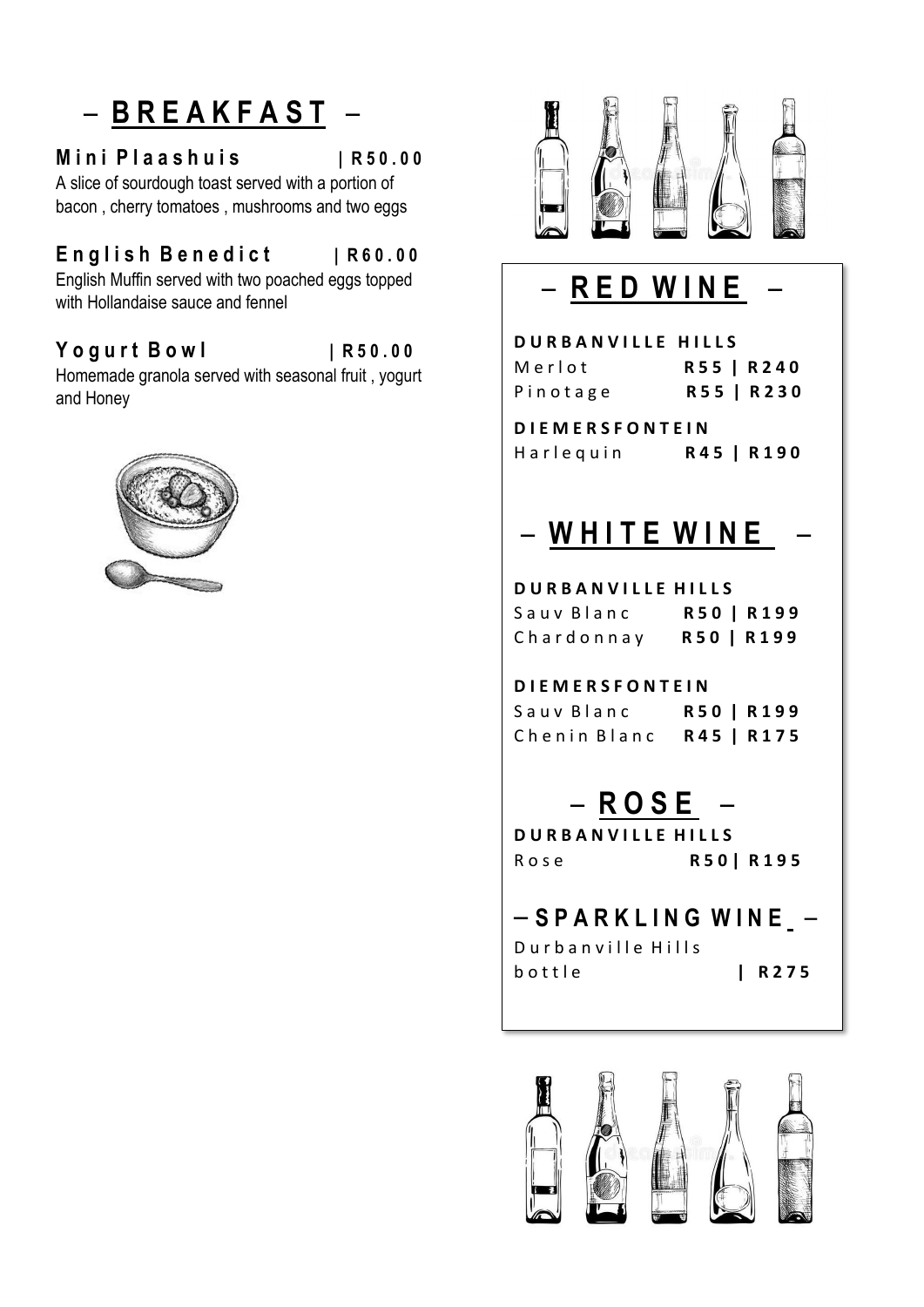

### $-$  COFFEE  $-$

| Espresso      | R22.00    |
|---------------|-----------|
| Americano     | R25.00    |
| Cortado       | R30.00    |
| Flat White    | R32.00    |
| Latte         | R35.00    |
| Iced Coffee   | R35.00    |
| Mocha         | R30.00    |
| Hot Chocolate | R25.00    |
| $D$ ecaf      | Add R5.00 |

# $-$  TEA

| Ceylon                   | R20.00 |
|--------------------------|--------|
| Rooibos                  | R20.00 |
| Green Tea                | R20.00 |
| Earl Grev                | R20.00 |
| English Breakfast R20.00 |        |
|                          |        |



| – MILKSHAKES |        |  |
|--------------|--------|--|
| Vanilla      | R25.00 |  |
| Coffee       | R35.00 |  |
| Strawberry   | R30.00 |  |
| Chocolate    | R30.00 |  |

# - SOFT DRINKS

| Coke Bottle         | R22.00      |
|---------------------|-------------|
| Coke Zero Can       | R30.00      |
| Tonic 200ml         | R25.00      |
| Lemonade 200ml      | R25.00      |
| Soda Water 300ml    | R25.00      |
| Dry Lemon 200ml     | R 2 5 . 0 0 |
| Ginger Ale 200ml    | R 2 5 . 0 0 |
| Appletizer 330ml    | R 3 5 . 0 0 |
| Creme Soda 300ml    | R30.00      |
| Red Bull 250ml      | R40.00      |
| Red Bull Sugar free | R40.00      |
| Red Bull Watermelon | R 4 0 .00   |



### - CORDIALS

| Lime          | R6.00  |
|---------------|--------|
| Cola Tonic    | R6.00  |
| Passion Fruit | R 6.00 |